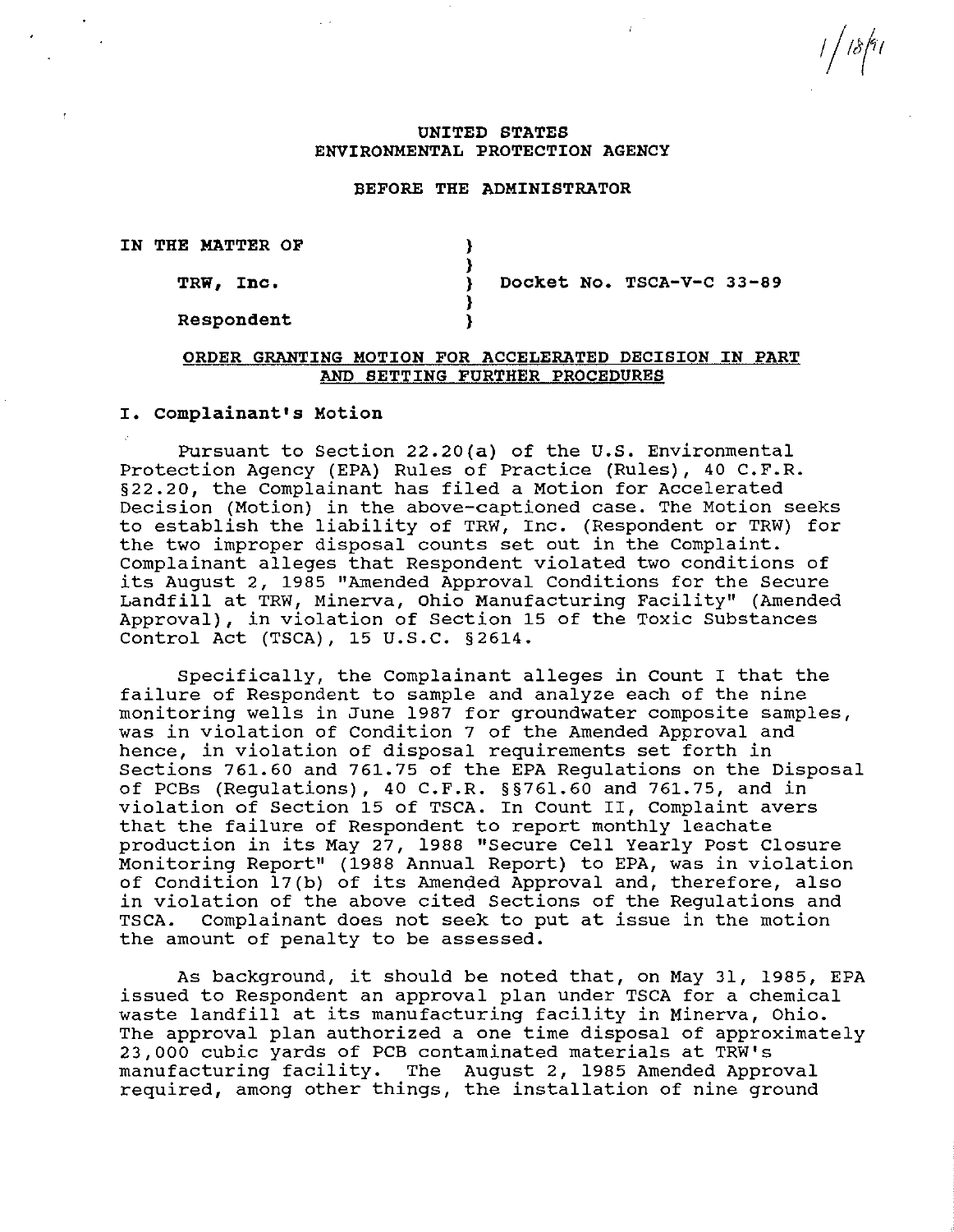water protection wells and a leachate collection system.

Complainant alleges that under Condition 7 of the Amended Approval, TRW was required to collect and analyze individual water samples in September and March from each of the nine monitoring wells, and during the remaining months, prepare and analyze two groundwater composite samples. Complainant in its Motion states that Respondent admitted that the June 1987 well composite samples were not collected, explaining that the omission was "due to an inadvertent error by Respondent's consultant," as reported to the EPA by a letter dated July 28,<br>1987. The omission was also noted in TRW's 1988 Annual Report The omission was also noted in TRW's 1988 Annual Report at p. 1. Motion at 3.

Condition 17(b) of the Amended Approval requires TRW to file with EPA by May 31st of each year an annual report to include, among other things, the quantity of leachate produced monthly by the leachate collection system during the previous year. complainant asserts that the 1988 Annual Report does not contain monthly leachate production records, but rather daily averages; that no leachate production was reported between June 1987 through August 1987; and that the leachate production information submitted by TRW in its Prehearing Exchange was not timely received and, hence, does not satisfy Condition 17(b). Id. at 4, 8. The Complainant states that instead of covering the period from June 1987 to May 1988, TRW's 1988 Annual Report notes leachate production "over a nine month period between September and May," averaging it on a daily basis. Motion at 4.

Complainant also takes the position that, because the two separate approval conditions serve separate purposes and, therefore, protect against different environmental threats, at<br>least two separate disposal violations have occurred. Motion at least two separate disposal violations have occurred. 6-7, 9. Complainant relies on the "Guidelines for Assessment of Civil Penalties under Section 16 of the Toxic Substances Control Act; PCB Penalty Policy" (PCB Penalty Policy), 45 Fed. Reg. 59770, 59778 (September 10, 1980). The PCB Penalty Policy, 45 Fed. Reg. at 59782, recommends assessment of multiple violations where the violations are in substantially different locations and where the separate locations present separate and distinct risks to human health and the environment. Complainant contends that the well sampling is to measure any outward PCB flow from the cell whereas the purpose of recording monthly leachate production is to assure the integrity of the cell. Complainant states that a critical purpose of the leachate recording is to ensure that the leachate collection system is not clogged and that the system<br>is working. Complainant concludes that the leachate production Complainant concludes that the leachate production violation occurred within the cell itself as opposed to the sampling violation which occurred at the wells. Motion at 11.

Complainant asserts that there are no genuine issues of material fact as to either Count and that, therefore, it is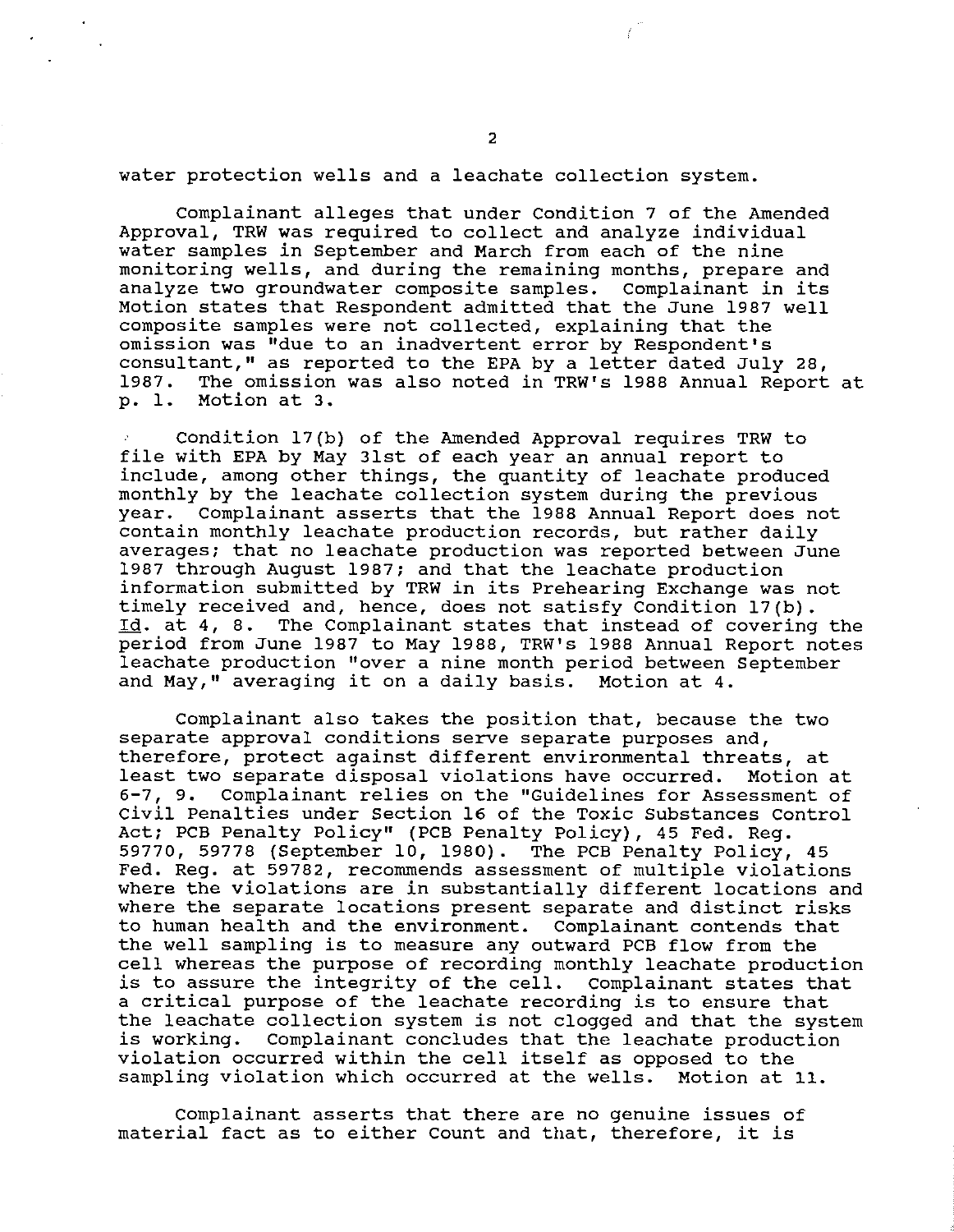entitled to an accelerated decision establishing TRW's liability for the two violations alleged in the Complaint.

# II. TRW'S Opposition

Respondent submits that genuine issues of material fact exist with regard to whether any violations have occurred and whether the two Counts in the Complaint are two separate violations, Opposition at 1. As to Count I, which alleges that the June 1987 well composites were not collected and analyzed pursuant to Amended Approval Condition 7, Respondent contends that this omission was an "inadvertent error," and denies the activity is a violation. Opposition at 2; Answer,  $\P\P$  15,16.

Respondent claims that Count II relates to the format and method of reporting in the Annual Report, both of which need to be determined at an evidentiary hearing. Respondent denies that the May 27, 1988 monitoring report does not report monthly leachate production and further states that such report provides<br>all required leachate production information. Opposition at 3; all required leachate production information. Answer at  $\P$  21. An affidavit of Richard Struthers attached to the Opposition is presented by Respondent as support for the completeness of the data.

Regarding the issue of multiple violations, Respondent submits it is a factual issue to be determined at hearing, Opposition at 1. To counter Complainant's assertion that separate violations should be charged because the violations occurred in substantially different locations that present separate and distinct risks, Respondent argues that the purpose of regulating Respondent's facility is to secure the landfill, that the cell in question constitutes a single facility, and that the conditions at issue here are directed toward the integrity of the cell as supported by the affidavit of Stephen Johnson, dated<br>April 23, 1990, and attached to Complainant's Motion. Opposition April 23, 1990, and attached to Complainant's Motion. at 4; Affidavit of Stephen Johnson,  $\P\P$  9, 17, and 20.

Respondent also objects to Complainant's reference to the PCB Penalty Policy in the Complainant's memorandum supporting the Motion on the basis that the policy is not a regulation but an internal document, Opposition at 4. Nonetheless, Respondent argues that examples from the PCB Penalty Policy which do not call for multiple violations are similar to the instant case, Opposition at 4; 45 Fed. Reg. at 59782.

#### III. Analysis and Resolution

Section 22.20(a) of the EPA Rules authorizes the Presiding Judge to render an accelerated decision as to all or any part of the proceeding if no genuine issue of material fact exists and a party is entitled to judgment as a matter of law.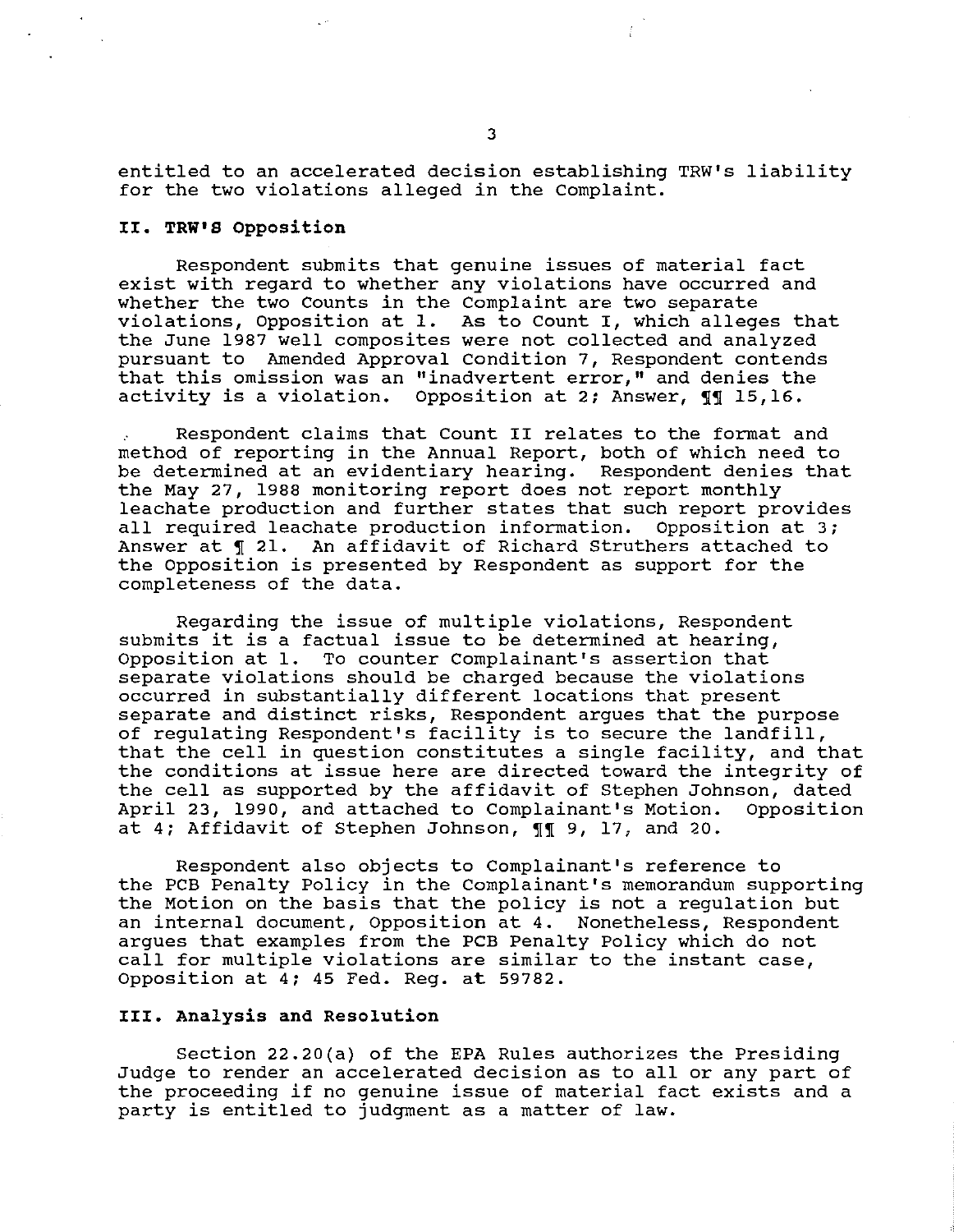#### A. Count I - Groundwater Samples

As to Count I, alleging that the Respondent violated Condition 7 of the Amended Approval by failing to collect and analyze the June 1987 groundwater monitoring well composites, Respondent's admission in its Answer is uncontested evidence that<br>a violation of Condition 7 occurred. See Answer, 115. The a violation of Condition 7 occurred. See Answer,  $\int$  15. explanation that the omission was due to an "inadvertent error" by the Respondent's consultant and was reported to the EPA by letter dated July 28, 1987, is not a defense, but may be taken into consideration in determining the amount of penalty.

As Complainant correctly argues, when TRW violated any of the conditions in the Amended Approval, it also violated the chemical waste disposal requirements of the EPA Regulations and Section 15 of TSCA. Specifically, Section 761.60(a) (4) of the EPA Regulations requires that non-liquid PCBs at concentrations greater than 50 ppm are to be disposed of in an incinerator which complies with section 761.70 or in a chemical waste landfill which complies with Section 761.75 of the Regulations.<br>Respondent opted for the chemical waste landfill. Under Section Respondent opted for the chemical waste landfill. 761.75(c), an owner or operator of a chemical waste landfill must receive written approval of the EPA Regional Administrator prior to disposing of any PCBs and PCB items in the landfill. And, pursuant to Section 761.75(c) (3) (ii), the Regional Administrator may include in the approval any other requirements he finds necessary to ensure that the operation of the landfill does not present an unreasonable risk of injury to health or the environment from PCBs. In the present case, such other requirements are contained as conditions in the August 2, 1985 Amended Approval. As a result, a violation of any of the Amended Approval conditions is a violation of the two EPA Regulations noted above.

Also, since the two regulations were adopted pursuant to Section 2605 of TSCA, a violation of any of the conditions is a violation of Section 15 of TSCA, which makes it illegal to violate regulations issued under Section 2605. Therefore, when TRW violated Condition 7, it violated Sections 761.60 and 761.75 of the EPA Regulations and Section 15 of TSCA. Accordingly, in view of TRW's admission in its Answer that it omitted the June 1987 test well monitoring required by Condition 7 of the Amended Approval, no issue of material fact remains as to that issue and it must be concluded that the Respondent is liable for the violation set forth in Count I of the Complaint.

# B. Count II - Monthly Leachate Production

With regard to Count II, the issue is whether TRW in its 1988 Annual Report satisfied Amended Approval Condition 17(b). Again, the same statutory and regulatory scheme outlined above with regard to Condition 7 equally applies to Condition  $17(b)$ .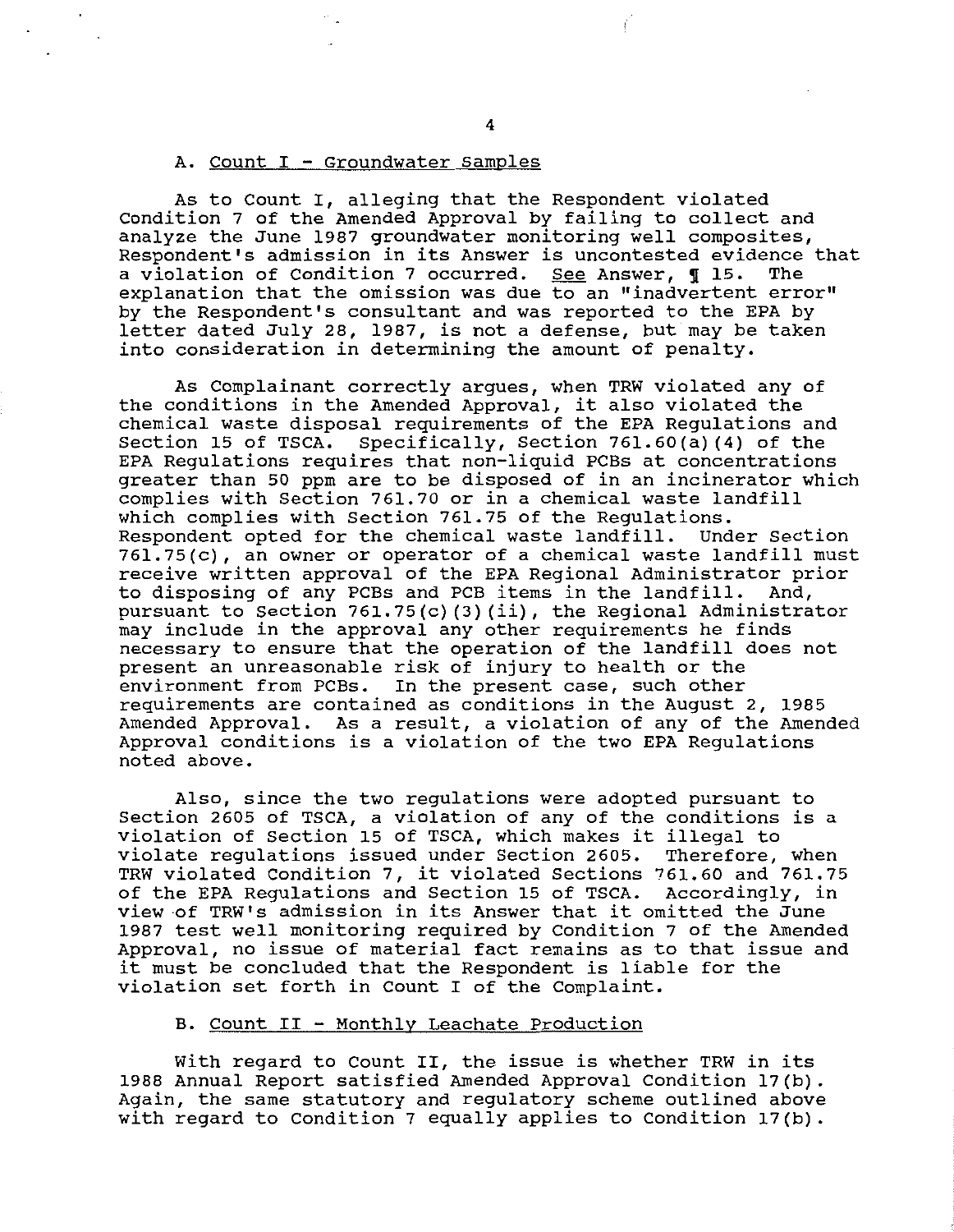Specifically, condition 17(b) provides that an annual report shall be sent to the PCB Disposal Coordinator of Region V, which annual report shall include, inter alia, the following information:  $" . . . (b)$  The quantity of leachate produced monthly by the leachate collection system."

The 1988 Annual Report, at pp. 4-5, which is included in Complainant's prehearing exchange as proposed Exhibit  $2,$ <sup>1</sup> includes the following report on leachate volume:

The volume of leachate in the leachate collection tanks is monitored by TRW personnel at the Minerva facility through the use of the level indicating device in the tank. TRW reports that the tank was last emptied, leaving approximately 2 inches of fluid in the tank, in September 1987. A reading of the level in May 1988 indicated approximately 10 inches of leachate in the tank. The tank is approximately eight feet in diameter and 19 feet long. Thus an increase in 8<br>inches correspond to approximately 570 gallons. Over inches correspond to approximately 570 gallons. the nine month period between September and May this corresponds to an average daily leachate production of approximately 2 to 2.5 gallons per day. This is about the same production rate that was reported for April and May 1987 in the Yearly Closure Report for 1987.

As noted above, Complainant takes the position that the above quoted language in the 1988 Annual Report does not meet Condition 17(b) since it does not report any leachate for June through August 1987 and since it reports leachate production averaged on a daily basis over the nine month September 1987 through May 1988 period. complainant notes that Condition 17(b) requires the annual report to set out the quantity of leachate produced monthly and so contends that TRW's 1988 Annual Report does not comply with Condition 17(b), even though the Respondent has specifically denied in paragraph 21 of its Answer that its 1988 Annual Report does not report monthly leachate production. See Motion at 3-4,8.

Respondent in its Opposition at 3 argues that factual issues exist which relate to the format of the reporting in the annual report. Although the Respondent does not elaborate on what the factual issues on format are, an explanation that would have been helpful to resolve this Motion, nonetheless it is not

<sup>1</sup>complainant's proposed Exhibit 2 discussed herein has not formally by affidavit or otherwise been made part of the evidentiary record for the purpose of deciding the Motion for Accelerated Decision. However, in light of the resolution of the part of the Motion that Exhibit 2 relates to, it is not necessary to cure this lack of evidentiary foundation.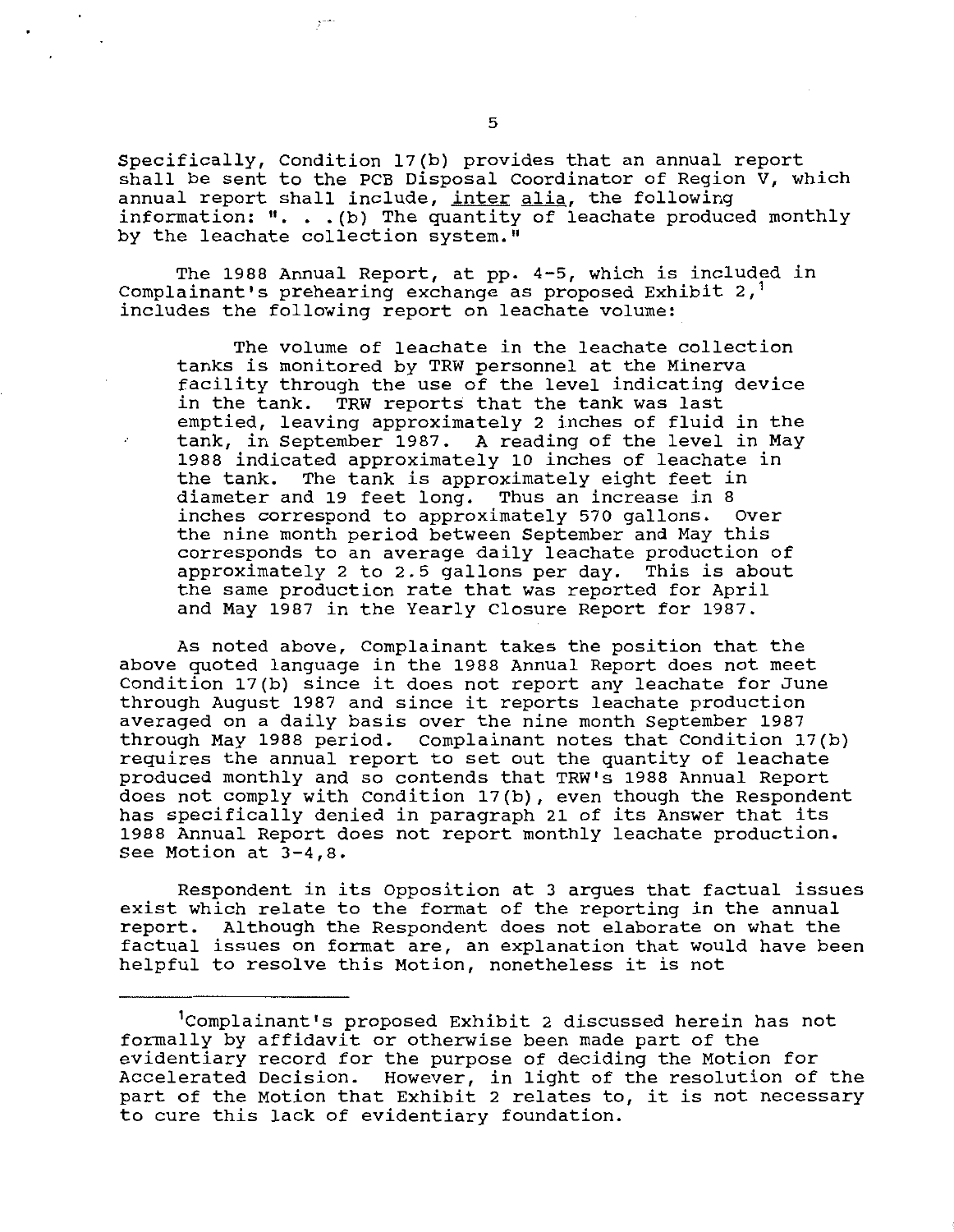unreasonable to conclude that Condition 17(b) is subject to different interpretations. It can be construed, as Complainant suggests, that the condition requires actual monthly leachate quantities for every month *in* the reporting period. On the other hand, Condition 17(b) can be interpreted as having been met by providing daily averages that, with a small amount of addition,<br>can be turned into average monthly leachate quantities. The can be turned into average monthly leachate quantities. condition itself does not spell out whether the quantities must be actual as opposed to average. While no final determination on this potential factual conflict need be made now, it is appropriate, for purposes of resolving the Motion, to interpret factual inferences in favor of the Respondent who is opposing the motion, as would be the case *in* Federal court practice in deciding a motion for summary judgment, 6 Moore's Federal Practice, 2d ed., 1 56.15 [8], p.56-344. Triable issues do exist, therefore, as to what Condition 17(b) requires and as to whether the language on leachate quantity in TRW's 1988 Annual Report satisfies Condition 17(b).

In view of the above holding that there are material issues of fact for resolution at hearing with regard to Count II, the Motion for Accelerated Decision must be denied insofar as it relates to Count II.

### C. Multiple Counts

The parties are also in disagreement over the issue raised by the Motion as to whether the two Counts involve one or two violations. As pointed out previously, Complainant asserts that there are two violations, while TRW contends only one alleged violation is involved *in* the two Counts. From the pleadings presented, it is clear that factual issues exist regarding the purpose of the testing and reporting, the characteristics of the parpose of the testing and reporting, the endlestributes of Penalty Policy, 49 Fed. Reg. 59770 (September 10, 1980).<sup>2</sup> As a result, the Motion for Accelerated Decision must be denied insofar as it seeks resolution of the separate violations issue.

<sup>2</sup> As mentioned earlier, Respondent *in* its Opposition objects to references to the PCB Penalty Policy in Complainant's Motion for Accelerated Decision, since the policy is not a regulation but only internal procedural guidance. Complainant filed a motion seeking permission to reply on this issue. This later motion was unopposed and is hereby granted. On this point, TRW's position is not persuasive. Complainant correctly points out that the PCB Penalty Policy has been appropriately considered in other EPA administrative hearings, and there is no reason it should not be considered in evaluating the multiple violations issue.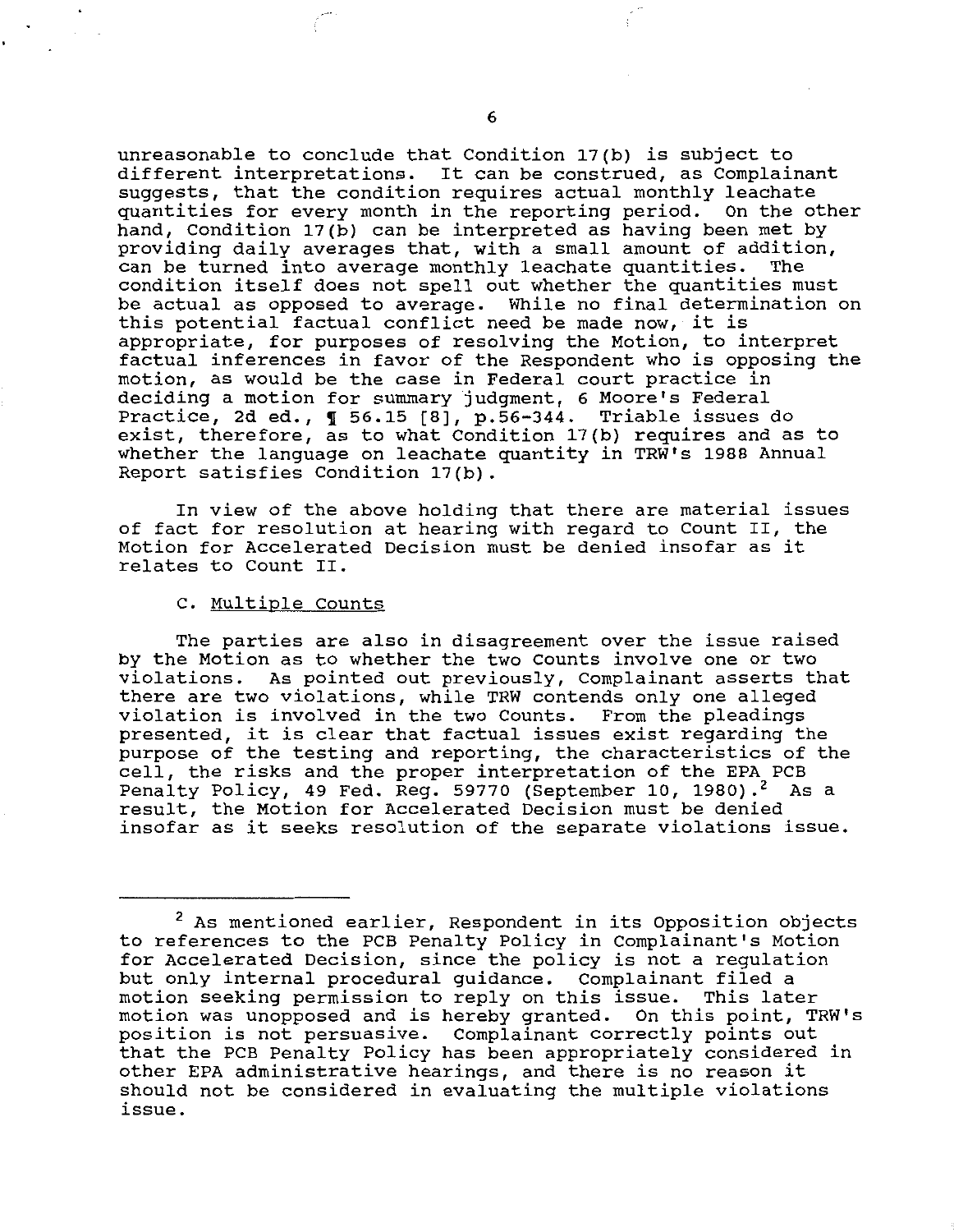# **IV. Further Procedures**

Since this proceeding now appears to be at issue, the parties are directed to submit, on or before February 18, 1991, either an agreed-upon or separate written proposals suggesting a date and location for scheduling the evidentiary hearing.

**SO ORDERED.** 

Daniel **M.** Head' Administrative Law Judge

Dated: 2010/11/11 /8. (99/  $\sqrt{}$ Washi $\bm{\mathop{p}\nolimits}$ g $\bm{\mathop{t}\nolimits}$ on, \/ *e,/*  **·n. c.**